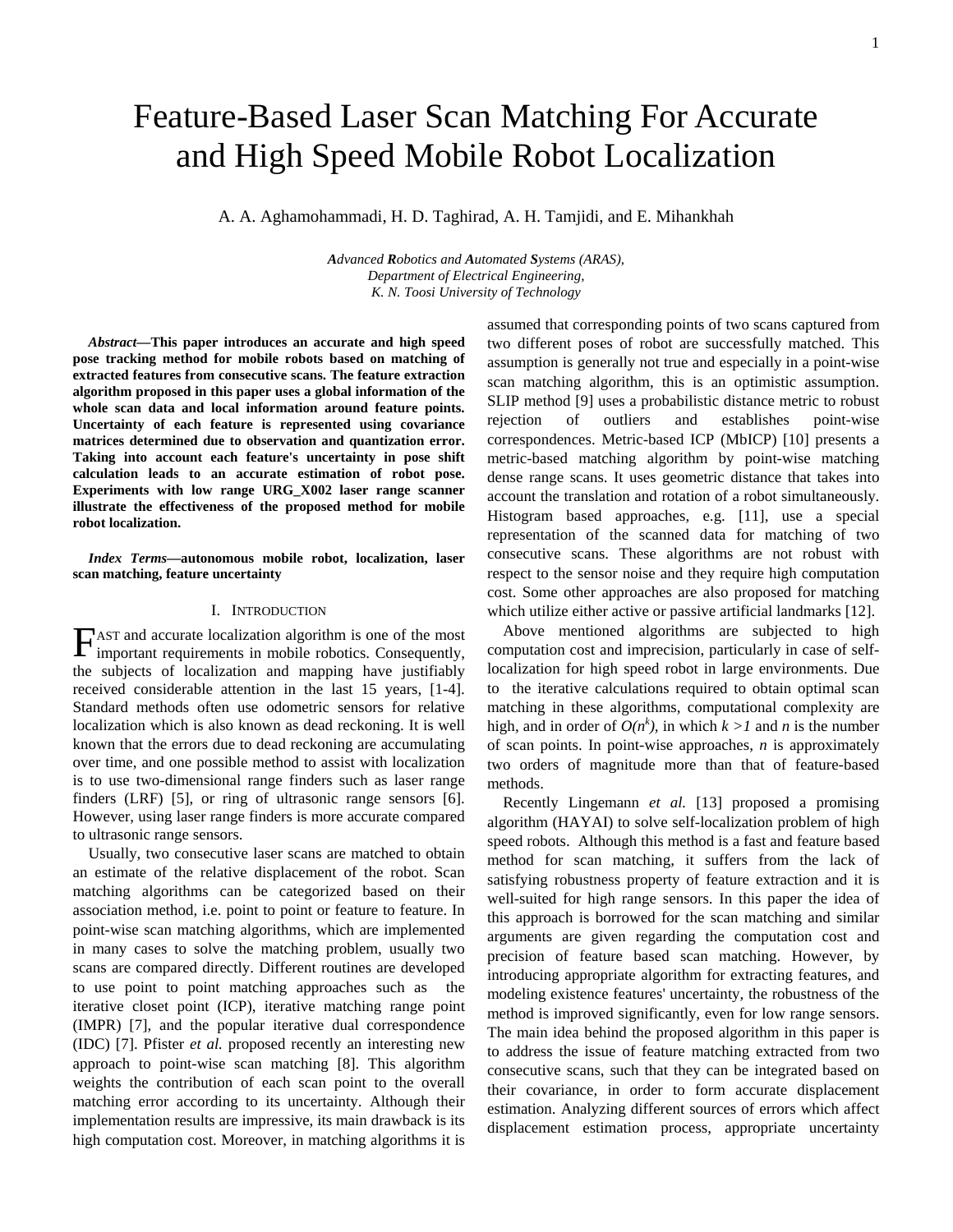models is developed for each feature extracted from the scan. Incorporating these models in displacement estimation, results in more accurate estimations. This paper is organized as follows: section 2 describes the feature extraction and matching algorithms in detail. Section 3 aims to calculate optimal pose shift of robot between two consecutive scans using matched feature pairs and their covariance. Section 4 demonstrates the experimental results and the concluding results are given in last section.

#### II. FEATURE EXTRACTION AND MATCHING

Some techniques of data analysis are applied to the scan *S*, provided by the scanner, in order to extract features from the scan. Desired features are divided into two types: features corresponding to the jump-edges and those corresponding to the corners detected in the scan. Formal notation for the scan *S* is given by:

$$
S = (p_i)_{i=1,\dots,n} , p_i = \begin{pmatrix} x_i \\ y_i \end{pmatrix}
$$

In order to detect jump-edges in scan  $S$ , scan points are divided into some clusters consisting of consecutive scan points in their natural order. As a result, every cluster features a dedicated start point  $(p_i)$  and an end point  $(p_j)$ , in which, *i* and *j* are indices of points in whole scan *S*, and also  $i < i$ . Therefore, *k*'th cluster is defined by:

$$
c_k = \left\{ p_m \middle| p_m \in S, i \leq m \leq j \right\}
$$

Clustering procedure is as following:  $p_1 \in c_1$  and for all points in scan like  $p_i$  ( $i = 1,...,n$ ) the distance  $d_i = ||p_{i+1} - p_i||$  is calculated, then

$$
p_{i+1} \in c_k \quad \text{if} \quad (p_i \in c_k, d_i \le d_{ih})
$$
  

$$
p_{i+1} \in c_{k+1} \quad \text{if} \quad (p_i \in c_k, d_i > d_{ih})
$$

In which,  $d_{th}$  is the maximum distance between two consecutive points within a cluster. The start and end point of each cluster are good candidates for being a feature. On the other hand all features have to be invariant with respect to robot's displacement. Thus, only invariant points are reliable for being selected as a feature and thus must be chosen. There are two cases in which one can see variation in end-cluster features:

*Case 1)* Clusters correlated to objects partially occluded by the other object. The start or the end point of a cluster, which is established by occlusion, is a growing (variant) point with respect to robot's displacement, and is not a good feature as illustrated in Fig 1. Therefore, the feature selection can be found by the following routine, given  $p_i$  the start or end point of cluster  $c_k$ ,

 $\inf |\theta_i - \theta_{i-1}| < c\theta_{ih}$  and  $r_i > r_{i-1}$  and  $p_i$  is start of  $c_k \implies p_i$  is not a feature  $\inf |\theta_{i+1} - \theta_i| < c\theta_{in}$  and  $r_i > r_{i+1}$  and  $p_i$  is end of  $c_k \Rightarrow p_i$  is not a feature otherwise  $\Rightarrow$   $p_i$  is a feature

Where  $\theta_i = \tan^{-1}(y_i / x_i)$  and  $r_i = \sqrt{x_i^2 + y_i^2}$  represent  $p_i$  in polar coordinates. According to the above conditions, if the

 Fig. 1. Lines in black represent the environment, blue and red lines are the acquired scans from pose i and j, respectively. Upper feature is varying with respect to robot's displacement, but the other feature is an invariant one.

angle difference between two clusters is more than  $c\theta_h$ , no occlusion has happened.  $c\theta_{th}$  is often equal to the sensor's angular resolution.

*Case 2)* When the start or the end of a cluster established due to sensors low range and not to a real feature in the environment. As illustrated in Fig. 2 low range sensors are subjected to this problem more than high range sensors. So if  $p_i$  is the start or end of a cluster one can say:

if 
$$
r_i > cr_s
$$
  $p_i$  is not a feature

otherwise 
$$
p_i
$$
 is a feature

In which  $r<sub>s</sub>$  is the maximum range of laser scanner sensor.  $c = 0.9$  can be a reasonable value.

Second class of features corresponds to the corners within the clusters. In [13] filters with small lengths are introduced to operate on the sequence of distance values (*ri*) of points in the scan. Because of their small length, this method suffers from the lack of global sight on the scan data and some global information is missed. For example it may choose some features on flat walls due to scan noise. Therefore, in this paper it is proposed that for detecting corner features, at first a line fitting algorithm is applied as a global filter. In the literature several approaches are developed to solve the problem of extracting line segments from a sequence of points, with different speed and accuracy. Reference [14] has compared the state-of-art methods for line extracting, and



Fig. 2. End cluster feature, established due to sensor low range, is variant with respect to robot's displacement.

reported that for real-time applications, split-and-merge

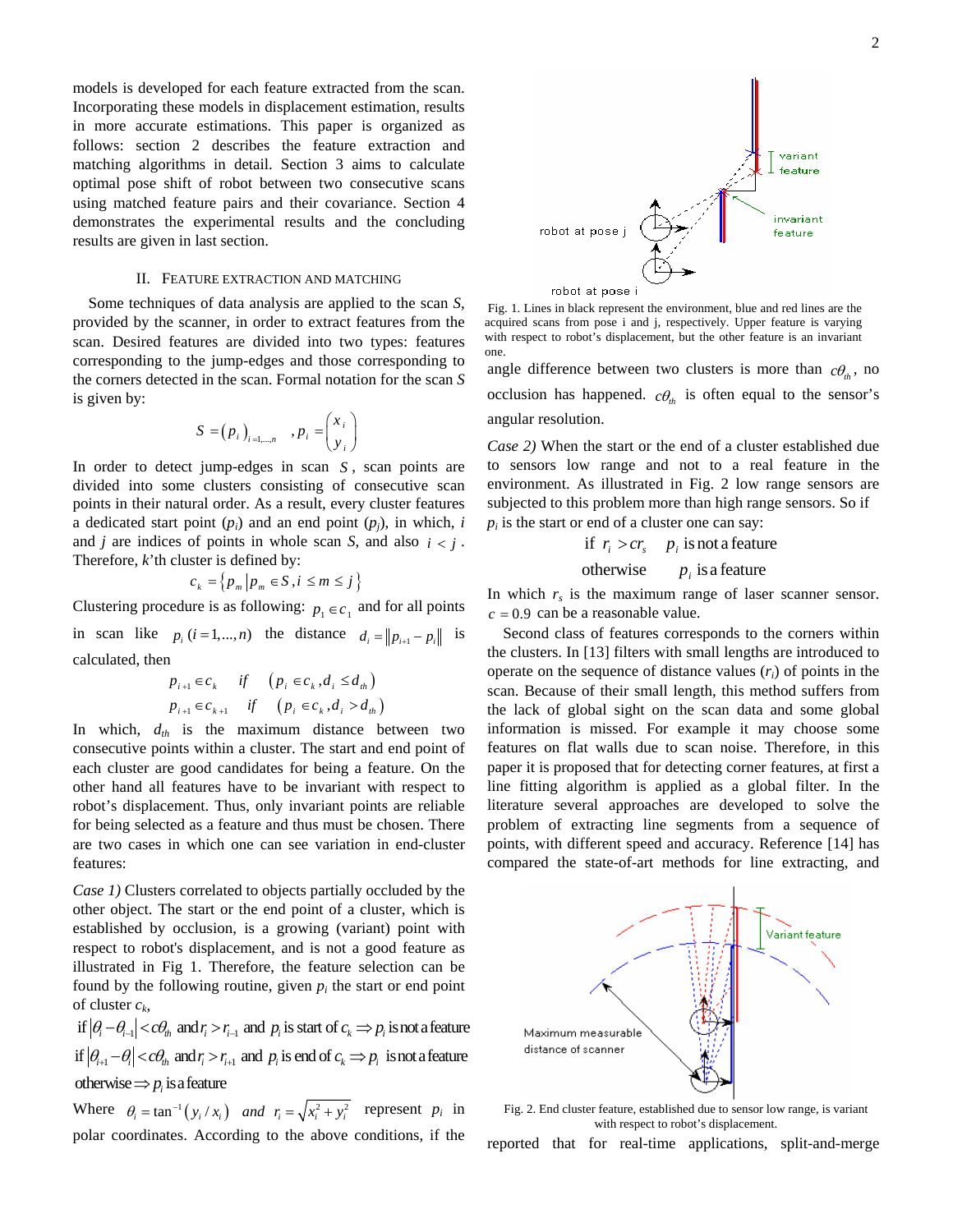algorithm is the best choice by its fair correctness and superior speed. Thus, split-and-merge algorithm is used in here for line fitting within each cluster. Due to the primary clustering, merging stage is often not required, and if required it is very fast.

The parameter tuple specifying a line reads as:  $l_q = [\alpha_q, n_q, len_q]$ , where,  $\alpha_q$  is the angle between line and x axis;  $n_q$  is the number of associated scan points in line  $l_q$ , and  $len_q$  is the length of  $l_q$ . If intersection of two successive lines,



Fig. 3. Blue dots represent a part of scan around  $p_{cc}$ .  $p_i$  and  $p_j$  are scan points, which have distance  $r$  from  $p_{cc}$  and  $p_{cc}$  is the point produces the maximum perpendicular distance from the line connecting  $p_i$  to  $p_j$ .

 $l_q$  and  $l_{q+1}$ , satisfies two following conditions,  $p_{cc}$ , which is the end point of  $l_q$ , is introduced as a candidate corner feature. *Condition1*)  $| \alpha_{a+1} - \alpha_a |$  exceeds the minimum threshold  $\Delta \alpha_{th}$ . *Condition2*) For both  $l_q$  and  $l_{q+1}$ , either  $len_q > len_{th}$  or  $n > n_{th}$ .  $len_{th}$  is the minimum acceptable length and  $n_{th}$  is the minimum acceptable number of points of lines intersected at this corner.  $p_{cc}$  may be not the exact corner point. Thus, using local information around  $p_{cc}$ , the following algorithm tries to find the nearest point to exact corner feature.

len<sub>q</sub> and len<sub>q+1</sub>.  $p_i$  and  $p_j$  are connected by a straight line First, two points  $p_i \in l_q$  and  $p_j \in l_{q+1}$  are selected which have distance *r* to  $p_{cc}$  (see figure 3). *r* is proportional to and for all scan points,  $p_m$ , lying between  $p_i$  and  $p_j$ ,  $i < m < j$ , distance  $d_{\perp,m}$  to this line is calculated. The scan point, produces the maximum distance, is named  $p_{cc_2}$ . If  $p_{cc_2} = p_{cc}$ , procedure is terminated and  $p_{cc}$  is selected as a corner feature. If  $p_{cc_2} \neq p_{cc}$ , then  $p_{cc} = p_{cc_2}$ , r is decreased and the above procedure is recursively called until  $p_{cc_2} = p_{cc}$ .

Finally, each corner feature is specified by  $[p_{cc}, \alpha_{pre}, \alpha_{next}]$ , in which  $p_{cc}$  is the feature point in scan and  $cc$  is its index in the whole scan.  $\alpha_{\text{pre}}$  and  $\alpha_{\text{next}}$  are angles of two consecutive lines established this corner. Moreover, each start(end)-cluster feature is specified by point  $p_{cc}$  of scan and  $\alpha_{pre}(\alpha_{next})$  which is the angle of line connecting to that.

After extracting features from two consecutive scans, matching algorithm, based on a dissimilarity function, has to be calculated. Owing to the fact that features' topology can not change fundamentally from one scan to the other, below dissimilarity function between  $p_i$  and  $p'_i$ , two features from two consecutive scans, is introduced as:

$$
d(p_i, p'_j) = ||p_i - p'_j||_2 + B
$$

If  $\left| \alpha_{next_i} - \alpha'_{next_j} \right|$  or  $\left| \alpha_{pre_i} - \alpha'_{pre_j} \right|$  (which one exists) exceeds a maximum threshold, the  $p_i$  and  $p'_j$  are not matched, and *B* becomes infinity, otherwise  $B = 0$ .

After dissimilarity matrix is constructed, at each step the minimum value element of this matrix is chosen, its corresponding row and column are omitted and correlated features are matched, until all rows and columns of dissimilarity matrix are omitted or the minimum value of elements exceeds a maximum matching distance.

### III. POSE SHIFT CALCULATION

This section aims to find proper uncertainty model for each of extracted features. Uncertainty of each feature has two major causes, rooted in physical properties of laser range finder: measurement process noise and quantized nature of rays' angles. First phenomenon that affects range sensing is measurement process noise in each scan point,  $p_i \in S$ , which is calculated as follows:

 $e_{ob} = p_{i_n} - p_i$  (1) in which,  $p_{i_n} = (r_i + e_{r_i}) \begin{pmatrix} \cos(\theta_i + e_{\theta}) \\ \sin(\theta_i + e_{\theta}) \end{pmatrix}$  $p_{i_n} = (r_i + e_{r_i}) \begin{pmatrix} \cos(\theta_i + e_{\theta_i}) \\ \sin(\theta_i + e_{\theta_i}) \end{pmatrix}$ θ θ θ  $=\left(r_i+e_{r_i}\right)\begin{pmatrix} \cos(\theta_i+e_{\theta}) \\ \sin(\theta_i+e_{\theta}) \end{pmatrix}$  $r = r \left( \cos(\theta_i) \right)$  $r_i = r_i \left( \frac{\cos(\theta_i)}{\sin(\theta_i)} \right)$  $p_i = r_i \begin{pmatrix} \cos(\theta_i) \\ \cos(\theta_i) \end{pmatrix}$  $= r_i \begin{pmatrix} \cos(\theta_i) \\ \sin(\theta_i) \end{pmatrix}$ ⎞  $\overline{\phantom{a}}$ (2)

 $sin(\theta_i)$ 

 $p_{i_n}$  is a noisy measurement of point  $p_i$ .  $e_{\theta}$  is a zero mean Gaussian noise with small standard deviation, represents the *i*'th direction's angle uncertainty.  $e_{r_i}$  is a noise added to true range of  $p_i$ . It comprises of two terms,  $e_{r_i} = ar_i + b$ , in which  $r_i$  is the measured range of  $p_i$ , a is a zero mean Gaussian random variable and  $b$  is the representation of a bias noise exists in range measurement process, which modeled by an additive Gaussian noise with mean value equals to  $b_0$ . These values can be obtained by statistical analysis of measurement data. Approximating  $cos(e_{\theta}) = 1$ ,  $sin(e_{\theta}) = e_{\theta}$ ,  $e_{\theta}e_{r} \approx 0$  yields:

$$
p_{i_n} = (r_i + ar_i + b) \begin{pmatrix} \cos(\theta_i) - e_{\theta} \sin(\theta_i) \\ \sin(\theta_i) + e_{\theta} \cos(\theta_i) \end{pmatrix} \Rightarrow
$$
  
\n
$$
e_{ob} = r_i e_{\theta} \begin{pmatrix} -\sin(\theta_i) \\ \cos(\theta_i) \end{pmatrix} + (ar_i + b) \begin{pmatrix} \cos(\theta_i) \\ \sin(\theta_i) \end{pmatrix}
$$
 (3)

Second source of error in considering a scan point as a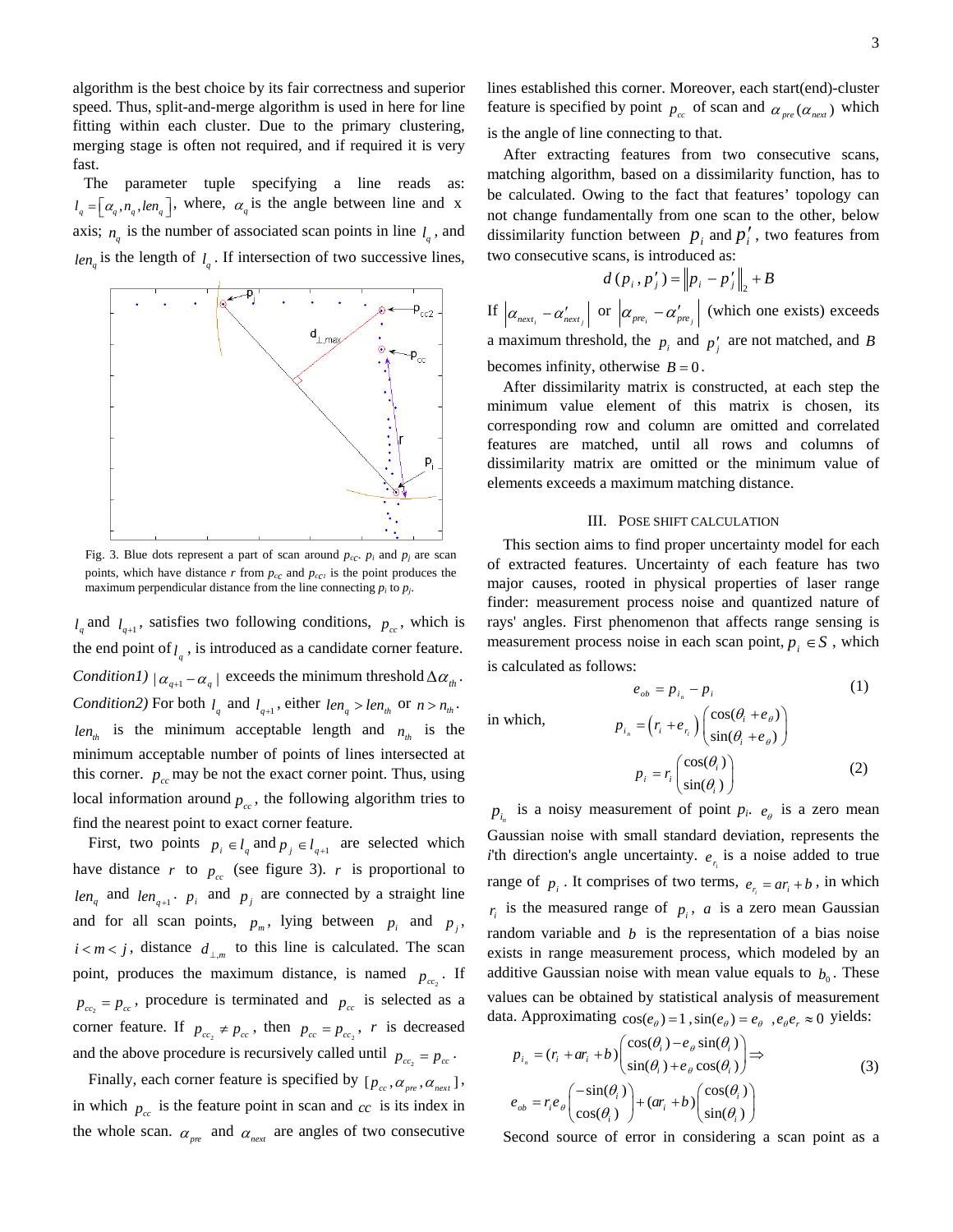feature, is a quantized nature of laser scanner rays' angles. This issue causes that the point  $p_i$ , considered as a feature point, not necessarily be the same physical feature in the environment. Particularly, when incidence angle between laser scanner's i'th ray and surface of object related to  $p_i$  is near to zero or 180 degrees, this error is much considerable.

Quantization error for start(end)-cluster features is collinear with the boundary tangent of the object  $[8]$ , on which  $p_i$  is selected (see fig. 4).



Fig. 4.  $p_i$  is an end-cluster point, and  $f_k$  is a real feature in the environment.  $\alpha_{i+1}$  is the incidence angle between ray  $i + 1$  and direction of wall, on which  $p_i$  lies.

$$
e_q = \mu \vec{t} \tag{4}
$$

In which  $\vec{t}$  is a unit vector collinear with fitted line to scan points around  $p_i$  and  $\mu$  is a random variable represents quantization error's quantity. For an end-cluster feature,  $t = [\cos(\gamma) \quad \sin(\gamma)]^T$  and for a start cluster feature,  $t = -\left[\cos(\gamma) \quad \sin(\gamma)\right]^T$ , where:  $\gamma = \tan 2(p_e^y - p_s^y, p_e^x - p_s^x)$ . (5)

 $p_s = [p_s^x \quad p_s^y]$  and  $p_e = [p_e^x \quad p_e^y]$  are leading and ending points of the fitted line around  $p_i$ . Thus if  $f_k$  is the true position of the *k*'th feature in the environment in robot's coordinate and  $p_i$  is the selected point of the scan as the end of a cluster, we have:

$$
f_k = p_i + e_{ob_i} + e_{q_i} \tag{6}
$$

Accounting for the fact that the expected value of the modeled errors are nonzero, considered position for the *k*'th feature,  $\hat{p}_i$ , should differ from  $p_i$ 

$$
\hat{f}_k = E(f_k) = p_i + E(e_{ob}) + E(e_q)
$$
\n(7)

Where  $E(\cdot)$  is the expected value operator and:

$$
E(e_{ob}) = r_i E(e_{\theta}) \begin{pmatrix} -\sin(\theta_i) \\ \cos(\theta_i) \end{pmatrix} + (E(a)r_i + E(b)) \begin{pmatrix} \cos(\theta_i) \\ \sin(\theta_i) \end{pmatrix} =
$$
  
\n
$$
E(b) \begin{pmatrix} \cos(\theta_i) \\ \sin(\theta_i) \end{pmatrix} = b_0 \begin{pmatrix} \cos(\theta_i) \\ \sin(\theta_i) \end{pmatrix}
$$
 (8)

Figure 4 illustrates that  $q_d$  is the maximum value of  $\mu$  and can be calculated by the formula:

$$
q_d = \frac{\sin(\beta)}{\sin(\alpha_{i+1})} r_i \tag{9}
$$

In which  $\beta$  is the separation angle of the laser scanner's rays and  $\alpha_{i+1}$  is the incidence angle between fitted line to scan points at  $p_i$  and  $(i+1)$ <sup>th</sup> ray of LRF. Due to the unknown shape of objects in the environment, it is reasonable to assume that  $\mu$  is a random variable with uniform distribution, so:

$$
E(e_q) = E(\mu \vec{t}_i) = E(\mu)\vec{t}_i = \frac{q_{d_i}}{2}\vec{t}_i
$$
 (10)

After considering  $\hat{f}_k$  as the *k*'th feature, its error covariance should be calculated as:

$$
f_k = \hat{f}_k + \tilde{e}_{ob_i} + \tilde{e}_{q_i}
$$
 (11)

Where

$$
\tilde{e}_{ob_i} = e_{ob_i} - E(e_{ob_i})
$$
\n
$$
\tilde{e}_{q_i} = e_{q_i} - E(e_{q_i})
$$
\n(12)

Assuming that  $\tilde{e}_{ob_i}$  and  $\tilde{e}_{q_i}$  are independent:

$$
Cov(f_k) = E\left((f_k - \hat{f}_k)^T (f_k - \hat{f}_k)\right) = Cov(\tilde{e}_{ob_i}) + Cov(\tilde{e}_{q_i})
$$
 (13)

Again assuming that  $e_{\theta}$ , *a* and *b* are independent equation8 results into,

$$
Cov(\tilde{e}_{ob_i}) = r_i \sigma_{\theta}^2 \begin{pmatrix} \sin^2(\theta_i) & -\sin(\theta_i)\cos(\theta_i) \\ -\sin(\theta_i)\cos(\theta_i) & \cos^2(\theta_i) \end{pmatrix}
$$
(14)  
+
$$
\left(\sigma_a^2 r_i^2 + \sigma_i^2\right) \begin{pmatrix} \cos^2(\theta_i) & \sin(\theta_i)\cos(\theta_i) \\ \sin(\theta_i)\cos(\theta_i) & \cos^2(\theta_i) \end{pmatrix}
$$

in which,  $\sigma_{\theta}$  is the standard deviation of the theta measurement noise,  $\sigma_a$  that for the range measurement noise, and  $\sigma_b$  is the bias standard deviation. The covariance of the quantization error can be calculated as follows:

$$
Cov\left(\tilde{e}_{q_i}\right) = E\left[\left(\mu_i \vec{t}_i - \frac{q_{d_i}}{2} \vec{t}_i\right) \left(\mu_i \vec{t}_i - \frac{q_{d_i}}{2} \vec{t}_i\right)^T\right] =
$$
\n
$$
E\left[\left(\mu_i - \frac{q_{d_i}}{2}\right)^2 \left|\vec{t}_i \vec{t}_i^T\right| = \frac{q_{d_i}^2}{3} \left(\frac{\cos^2(\gamma_i)}{\cos(\gamma_i)\sin(\gamma_i)} - \frac{\cos(\gamma_i)\sin(\gamma_i)}{\sin^2(\gamma_i)}\right)\right]
$$
\n(15)

Using feature measurements and their corresponding covariance, the algorithm aims to calculate robot's displacement between scans. Displacement considered here, is composed of a translation, *T*, followed by a rotation, *R*. To find optimal *T* and *R*, the following error function should be minimized [16].

$$
E = \sum_{k=1}^{m} \left( \hat{f}_k^{new} - (R \hat{f}_k^{pre} + T) \right)^T C_{\Delta \hat{f}_k}^{-1} \left( \hat{f}_k^{new} - (R \hat{f}_k^{pre} + T) \right) \tag{16}
$$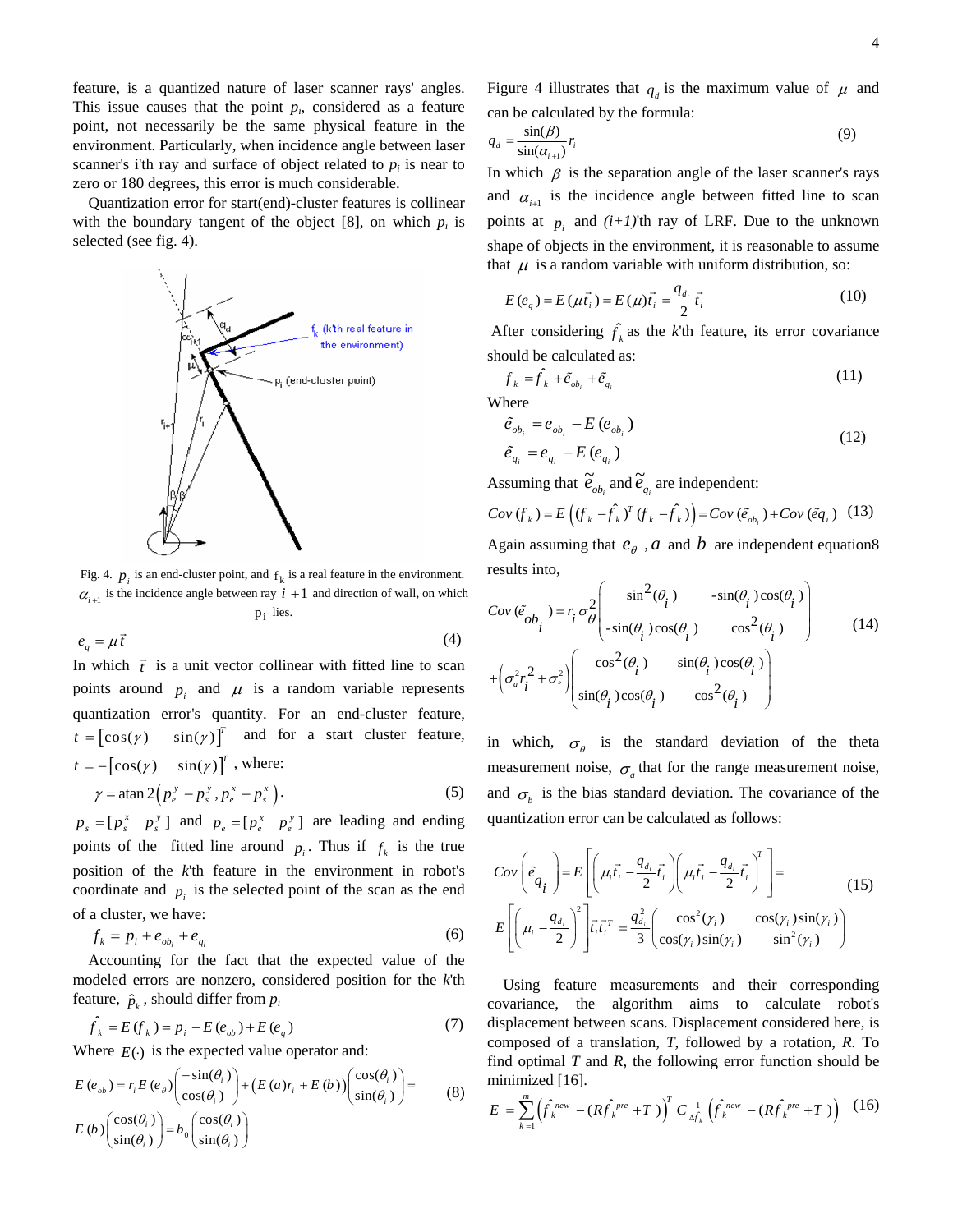$\hat{f}_k^{pre}$  and  $\hat{f}_k^{new}$  are the *k*'th pair of matched features and m is the number of such pairs.  $C_{\hat{A}_{\hat{k}}}$  represents the amount of error that uncertainty of innovation vector,  $\hat{f}_k^{new} - (R \hat{f}_k^{pre} + T)$ , imposes to the pose shift calculation. Assuming that errors in two different scans are independent, we have,

$$
C_{\Delta \hat{f}_k} = Cov\left(\tilde{e}_{ob}^{\prime} + \tilde{e}_q^{\prime}\right) + RCov\left(\tilde{e}_{ob} + \tilde{e}_q\right)R^T
$$
 (17)

By substitution of Eq. 17 into Eq. 16 we reach to an error function that should be minimized. Sequential quadratic programming (SQP) method is used to solve the above nonlinear optimization. Since in feature-based approach the number of points taken into account in optimization procedure is often reduced to 0.01 of number of points used in point based approach, SQP method produces an accurate solution for *R* and *T* in a small portion of the computing time.

## IV. EXPERIMENTS

Proposed method was implemented on the Melon robot, which is equipped with a Hokuyo URG\_X002 Laser range scanner. The maximum measurable distance of this scanner is 4095mm. It's angular resolution per step is (180/512)=0.3515 degrees. Noise/maximum-range ratio in these laser scanners, are considerably more than high range sensors. In the experiments the following values are used by statistical analysis of measurement data:  $\sigma_a = 5 \times 10^{-3}$ ,  $\sigma_b = 1 \text{ mm}$  and  $\sigma_{\theta} = 10^{-3}$  degree . All reported graphs are scaled in centimeters.



Fig. 4. Melon, the mobile robot equipped with low range laser scanner

Fig. 5 shows the extracted features of  $74<sup>th</sup>$  scan along with corresponding ellipsoids. The ellipsoids are illustrated by a scaling factor of 10, indicating the 99 percent confidence region of each feature's covariance. There are two ellipsoids calculated in each scan for every feature, which are illustrated in two colors. The observation uncertainty ellipsoid (OUE) represents the measurement noise covariance of each feature, while the whole uncertainty ellipsoid (WUE) represents the whole covariance of the feature, consisting of the observation and quantization errors. The relative size of these ellipsoids reveals the contribution of the different sources of errors in the pose shift estimation. As it is seen in this figure the extracted features correspond to the real features in the environment. The growing start(end)-cluster points are effectively excluded from the selected features, and no features on flat walls are selected. Matching of the extracted

features from scan numbers 74 and 75 is shown in Fig. 6. As it is shown in this figure, the extracted features, which are shown by stars, are well matched and related to each other with connecting lines.



Fig. 5. Extracted features from scan number 74. Ellipsoids in magenta represent the measurement covariance (OUE) of each feature and cyan ellipsoids (WUE) related to whole covariance of each feature.

Figure 7 shows the map constructed by superimposing 193 scans gagged during drive in an L shape corridor of our lab. It should be mentioned that the only sensor used for localization is laser range scanner and none of the map improving algorithms such as global relaxation [16] is considered in this experiment. For the sake of comparison, we also implemented the HAYAI method and the same map produced with this method. Due to feature extraction and matching methods in HAYAI, this method uses some filters. In the case of high length filters, information relative to the details in scan is omitted, so only if there are features correspond to big jumpedges or features correspond to sharp corners with high length lines in the scan, it has a chance to choose appropriate features. However, even in the presence of such features, due to high length filtering, position of scan points varies and error between selected point as feature and exact position of feature and features' uncertainty will increase. After all, in low range LRFs probability of such features' existence is considerably low. Therefore, small length filters should be used, (which is the case in [13]) but this case suffers from the lack of robust feature extraction and inaccurate localization in noisy scans. Besides, weakness of this method to block variant features, and discrimination between effects of features with high and low uncertainty in localization are other reason for the inaccuracy.

As it is shown in figure 7, although there are small details in the environment, map is relatively well extracted by the proposed method. This is mainly due to the structure of the proposed method, in which basically no data reduction filtering is used, and therefore, the small size walls are well extracted in the map. In addition, omitting variant features and optimally incorporating features regarding their uncertainty lead to accurate superimposing raw scans data. The cost of the significant improvement in the accuracy is mainly the relative computation time. On a 1.1 GHZ processor, Processing 193 scans by our method needed 5.67 seconds which is approximately five times of that for HAYAI procedure. However, the amount of time required is still much lower